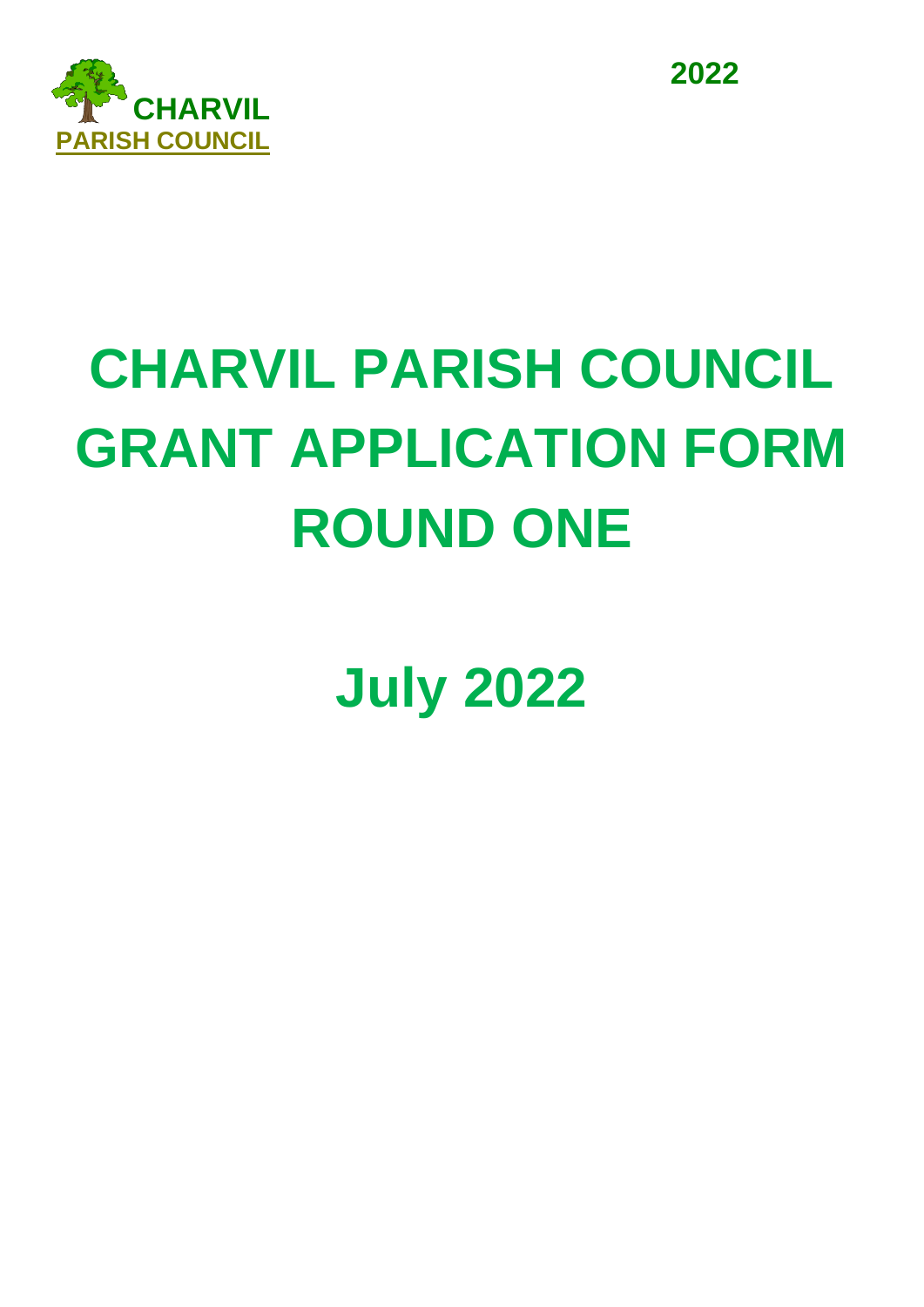## **CHARVIL PARISH COUNCIL GRANT APPLICATION FORM 2022 (ROUND 1)**

**Please read the attached policy before completing this form. Please use black ink and block capitals. You may continue on a blank sheet if necessary, but please put the name of your organisation on any additional sheets.**

| Your organisation<br>Α.<br>Please give us the following information about your organisation:           |
|--------------------------------------------------------------------------------------------------------|
|                                                                                                        |
|                                                                                                        |
|                                                                                                        |
|                                                                                                        |
| Description of your organisation's activities. Please list your aims and objectives.                   |
|                                                                                                        |
|                                                                                                        |
|                                                                                                        |
|                                                                                                        |
|                                                                                                        |
|                                                                                                        |
|                                                                                                        |
| <b>Contact Details</b><br>В.                                                                           |
|                                                                                                        |
|                                                                                                        |
| Address for correspondence (if different from above):                                                  |
|                                                                                                        |
|                                                                                                        |
|                                                                                                        |
|                                                                                                        |
|                                                                                                        |
|                                                                                                        |
|                                                                                                        |
| <b>Your Application</b><br>C.<br>a) Brief description of project or scheme for which grant is intended |
|                                                                                                        |
|                                                                                                        |
| b) Who will benefit from the proposed project or scheme and how many of these are Charvil residents?   |
|                                                                                                        |
| c) Total cost of project or scheme: £<br>d) How much are you applying for? £                           |

| <b>Previous Applications</b><br>D.<br>Has your organisation previously applied for a grant from this Parish Council? If YES, please give details of the project and<br>the date and amount of grant received if any. Was the project as described completed? |
|--------------------------------------------------------------------------------------------------------------------------------------------------------------------------------------------------------------------------------------------------------------|
|                                                                                                                                                                                                                                                              |
|                                                                                                                                                                                                                                                              |
|                                                                                                                                                                                                                                                              |